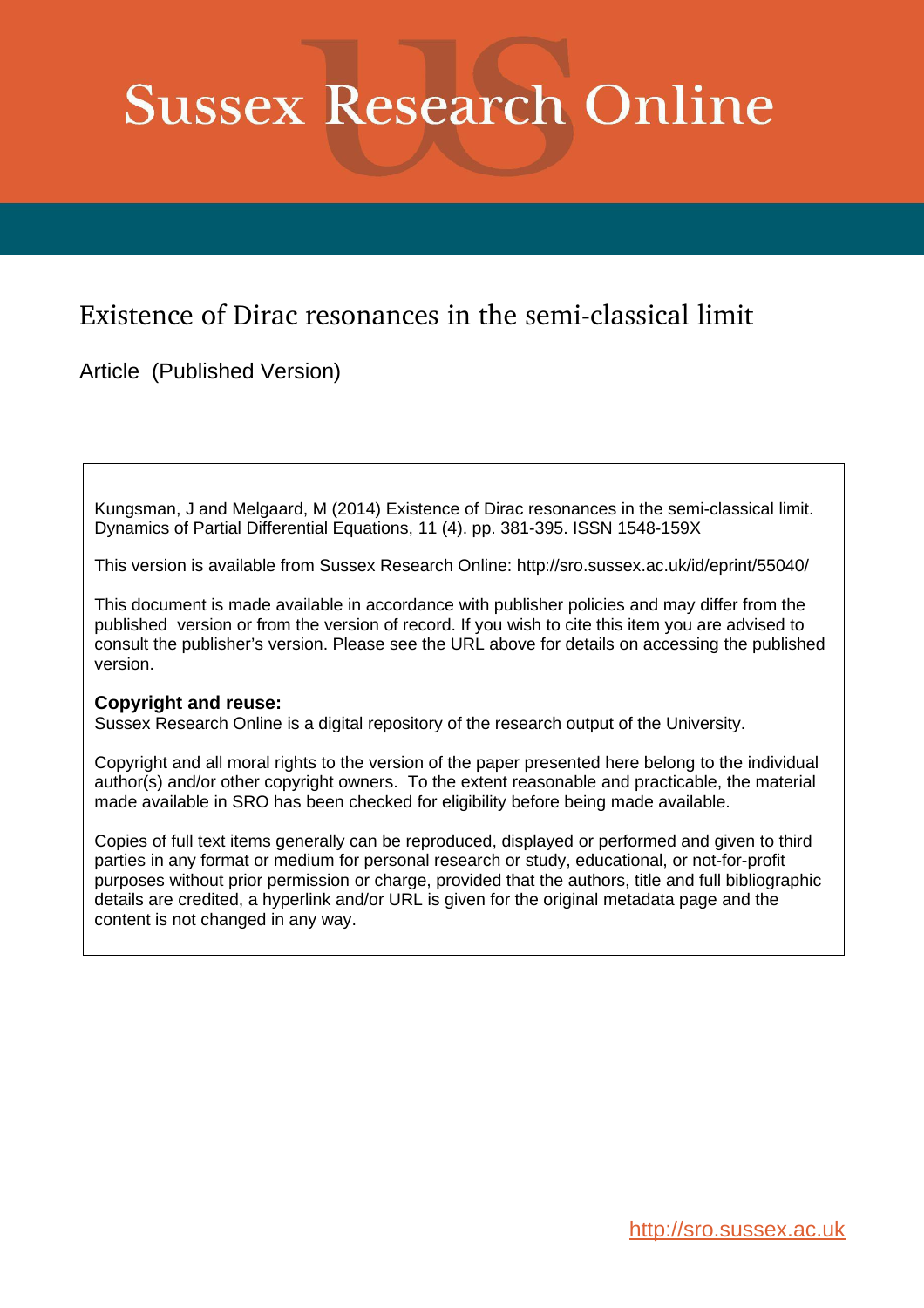# **Existence of Dirac resonances in the semi-classical limit**

J. Kungsman and M. Melgaard

Communicated by Y. Charles Li, received July 25, 2014 and, in revised form, October 26, 2014.

Abstract. We study the existence of quantum resonances of the three-dimensional semiclassical Dirac operator perturbed by smooth, bounded and real-valued scalar potentials V decaying like  $\langle x \rangle^{-\delta}$  at infinity for some  $\delta > 0$ . By studying analytic singularities of a certain distribution related to  $V$  and by combining two trace formulas, we prove that the perturbed Dirac operators possess resonances near sup  $V + 1$  and inf  $V - 1$ . We also provide a lower bound for the number of resonances near these points expressed in terms of the semiclassical parameter.

#### CONTENTS

| Introduction<br>1.                                         | 381 |
|------------------------------------------------------------|-----|
| 2. Notation and assumptions                                | 383 |
| 2.1. Classical analytic symbols and analytic wavefront set | 384 |
| 3.<br>Resonances                                           | 385 |
| 3.1. Definition of resonances                              | 385 |
| 3.2. Trace formulas                                        | 386 |
| 4. Resonances near analytic singularities                  | 387 |
| 4.1. Main results                                          | 388 |
| 4.2. Proofs of main results                                | 389 |
| References                                                 | 394 |

# **1. Introduction**

The fundamental questions in the study of mathematical resonances can be divided into:

• Existence: Do resonances exists?

<sup>1991</sup> Mathematics Subject Classification. Primary 35P25, 35Q40; Secondary 34C40, 81Q20. Key words and phrases. Resonance, Dirac operator, trace formulas.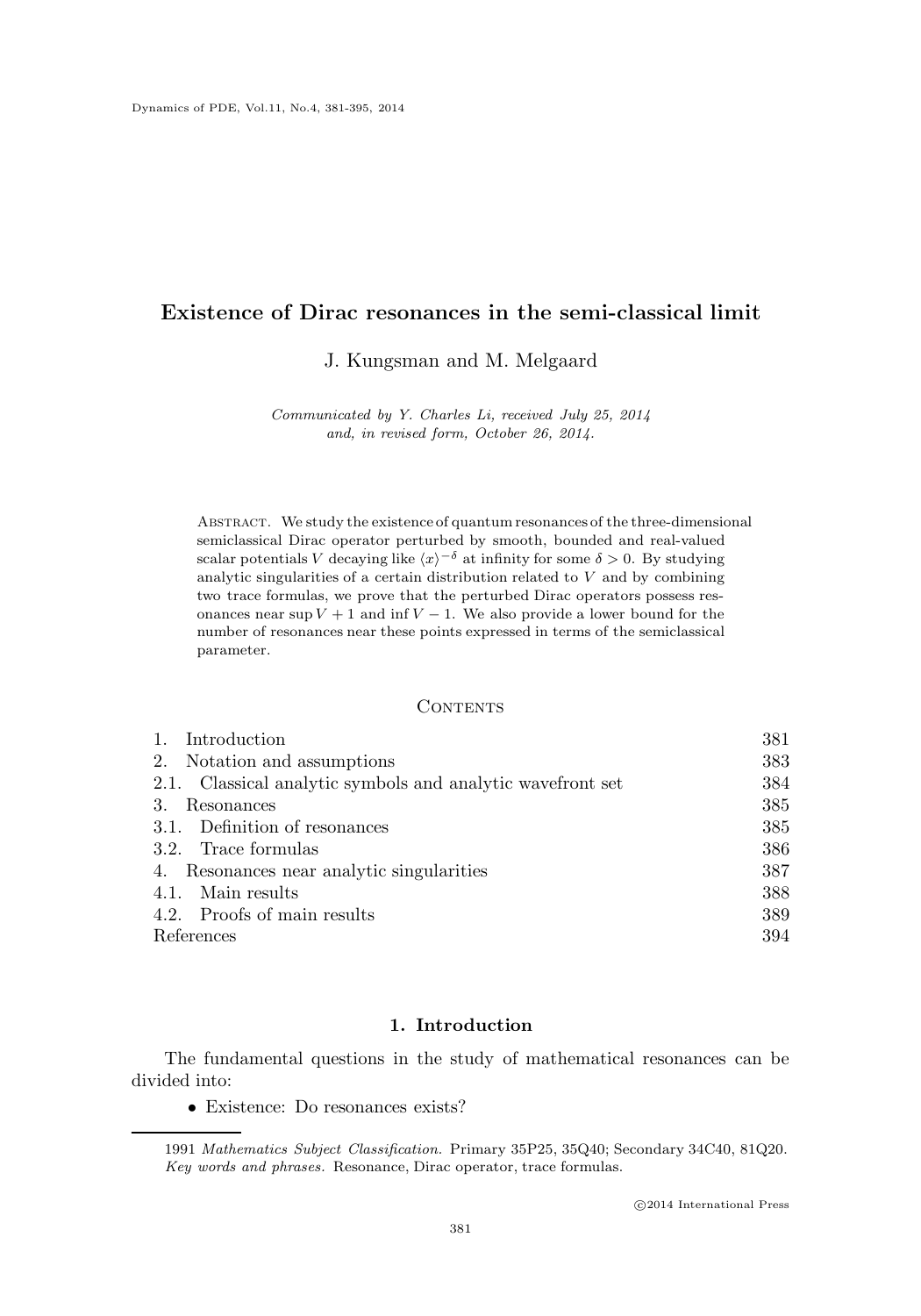• Counting: How many resonances exist? That is, establishing bounds on the number of resonances (assuming that such resonances exist).

In this paper we prove existence by giving an explicit criterion for how resonances for the three-dimensional perturbed Dirac operator come into existence and, moreover, we prove that the number of resonances satisfies a lower bound of order  $\hbar^{-3}$ . Under our, fairly weak assumptions on the electric potential the only prior result is an upper bound on the number of resonances established by Khochman [**14**] but this says nothing about whether resonances exist. His upper bound is of the order of  $\hbar^{-3}$  (agreeing with the stronger statement we provide).

Several approaches have been pursued in the theory of resonances for (nonrelativistic) Schrödinger operators, in particular analytic dilation in  $\mathbf{1, 2}$ , analytic distortion in [**11**] and, in the semiclassical approximation, the one developed by Helffer and Sjöstrand in  $[9]$ . When one can simultaneously apply them to an operator, it turns out that the different definitions give the same resonances, as demonstrated by Martinez and Helffer [**8**]. We refer to Harrell [**7**] and Hislop [**10**] for recent surveys.

Of particular interest for this paper we mention that, for semiclassical Schrödinger operators  $-\hbar^2\Delta + V(x)$  it was shown by Sjöstrand [24], using his local trace formula in [**25**], that analytic singularities of certain distributions defined in terms of V produce many resonances near any point of the analytic singular support of the afore-mentioned distributions. These results are also discussed in [**26, 27**]. Later, Nedelec [17] carried over these results to Schrödinger operators with matrix-valued potentials by establishing a local trace formula similar to Sjöstrand's.

Resonances for three-dimensional Dirac operators were first studied rigorously by Weder [**30**] and Seba [**21**] who, in the spirit of Aguilar-Balslev-Combes-Simon theory, applied the method of complex dilation to the Dirac operator. Utilizing the above-mentioned approach by Helffer and Sjöstrand, Parisse [18, 19] studied resonances in the semiclassical limit, proving the existence of shape resonances, located exponentially near the real axis, and establishing the asymptotic behavior of the imaginary part of the first resonance in the case when the potential well is localized and non-degenerate. Amour, Brummelhuis and Nourrigat [**4**] proved the existence of resonances in the non-relativistic limit and for potentials that behave like a positive power of  $|x|$  at infinity. Khochman [14] studied Dirac operators with smooth matrix-valued potentials having an analytic extension in a sector of  $\mathbb{C}^3$  around  $\mathbb{R}^3$ outside a compact set and power decay in this sector. Within the semiclassical regime and using the complex distortion approach to resonances, he gave an upper bound of the order of  $\hbar^{-3}$  for the number of resonances in complex domains of a certain type but, evidently, this does not say anything about whether the resonances actually exist. His proof is based on a local trace formula for the perturbed Dirac operator, analogous to Sjöstrand's formula valid within the nonrelativistic setting.

In the present paper we show, in the spirit of Sjöstrand  $[24]$  and Nedelec  $[17]$ , that a Dirac operator perturbed by a non-zero electric (scalar) potential  $V = vI<sub>4</sub>$ with  $v \in C^{\infty}(\mathbb{R}^3)$  decaying as  $C\langle x \rangle^{-\delta}$  for some constant C and  $\delta > 0$  possesses resonances near sup  $v(x) + 1$  and inf  $v(x) - 1$  and, as mentioned above, we establish a lower bound of order  $\hbar^{-3}$  on the number of resonances.

The main outline of the proof is similar to those in [**24**] and [**17**] which are based on combining the local trace formula for resonances in the spirit of Sjöstrand (see [**24**]) and a trace formula of Robert (see [**20**]). These trace formulas have been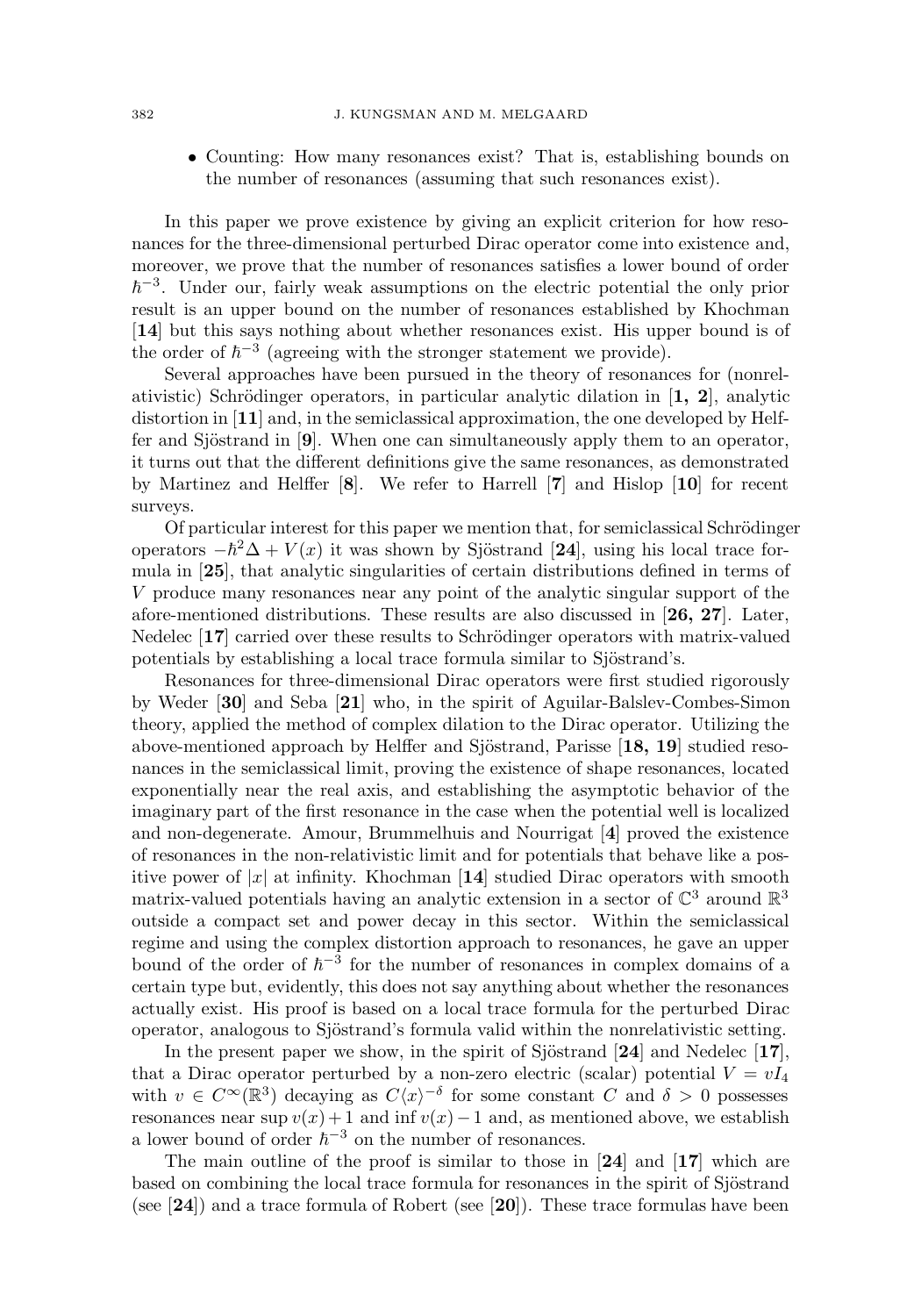adapted to the Dirac operator in [**14**] and [**6**], respectively. For a pair of Dirac operators  $\mathbb{D}_0 + v_j(x)I_4 = \mathbb{D}_j = d_j(\hbar D), j = 1, 2$ , we define  $\lambda_{\pm, j}$  as the eigenvalues of the symbols  $d_i$  and, moreover, we introduce a distribution  $\omega$  by

$$
\langle \omega, \phi \rangle_{\mathcal{D}',\mathcal{D}} = \int_{\mathbb{R}^6} \left( \phi(\lambda_{+,2}(x,\xi)) - \phi(\lambda_{+,1}(x,\xi)) + \phi(\lambda_{-,2}(x,\xi)) - \phi(\lambda_{-,1}(x,\xi)) \right) dx d\xi.
$$

It turns out that points in the analytic singular support of  $\omega$  (sing supp<sub>a</sub> $(\omega)$ ) generate resonances in their vicinity (see Section 4). To better understand what points belong to sing  $\text{supp}_a(\omega)$  we prefer to describe  $\omega$  directly in terms of the potentials  $v_i$  and in Section 4 it is shown that there is a function  $\phi$  such that  $\omega = \pm \phi * \mu$ , where

$$
\mu(E) = \frac{d}{dE} \Big( \int\limits_{v_1(x) \ge E} dx - \int\limits_{v_2(x) \ge E} dx \Big)
$$

for  $E > 0$ . The difficulty lies in relating points of sing supp<sub>a</sub> $(\mu)$  to those of sing supp<sub>a</sub> $(\omega)$  and it turns out that by the properties of  $\phi$  it is convenient to decompose  $\omega$  into two parts and exploit the theory of analytic pseudodifferential operators.

Our proof for the existence of resonances does not, however, allow us to compute (or approximate) the resonances. Hence it is worth to mention that, recently, this question has been addressed by Kungsman and Melgaard [**15, 16**] who have justified the complex absorbing potential method, widely used to approximate the resonances, for perturbed Dirac operators in the semiclassical limit.

#### **2. Notation and assumptions**

The free, or unperturbed, semiclassical Dirac operator is the self-adjoint Friedrichs extension of the symmetric operator

$$
\mathbb{D}_0 = -i\hbar \sum_{j=1}^3 \alpha_j \partial_j + \beta, \qquad \partial_j := \frac{\partial}{\partial x_j},
$$

on  $C_0^{\infty}(\mathbb{R}^3;\mathbb{C}^4)$ . Here  $\alpha_j$  and  $\beta$  are symmetric  $4 \times 4$  matrices satisfying the usual anti-commutation relations

$$
\begin{cases}\n\alpha_j \alpha_k + \alpha_k \alpha_j = 2\delta_{jk} I_4, & j, k = 1, 2, 3, \\
\alpha_j \beta + \beta \alpha_j = 0 & j = 1, 2, 3,\n\end{cases}
$$

and  $\beta^2 = I_4$ ;  $I_4$  being the  $4 \times 4$  identity matrix. The extension, which we also denote by  $\mathbb{D}_0$ , acts on  $L^2(\mathbb{R}^3;\mathbb{C}^4)$  and it has domain  $H^1(\mathbb{R}^3;\mathbb{C}^4)$ . It is well-known (see, e.g., [28]) that the spectrum of  $\mathbb{D}_0$  is purely absolutely continuous and equals

$$
spec\left(\mathbb{D}_{0}\right)=spec_{ac}(\mathbb{D}_{0})=(-\infty,-1]\cup[1,\infty),
$$

We consider a pair  $\mathbb{D}_j = \mathbb{D}_0 + V_j$ ,  $j = 1, 2$ , of perturbations of  $\mathbb{D}_0$  by scalar potentials  $V_j(x) = v_j(x)I_4$ , where  $v_j : \mathbb{R}^3 \to \mathbb{R}$  satisfies:

**Assumption** ( $\mathbf{A}_{\delta}$ ):  $v_j : \mathbb{R}^3 \to \mathbb{R}$  is a bounded smooth function and it has an analytic extension into a sector

$$
C_{\varepsilon,R_0} := \{ z \in \mathbb{C}^3 : |\operatorname{Im} z| \le \varepsilon | \operatorname{Re} z|, |\operatorname{Re} z| > R_0 \}
$$

for some  $\varepsilon \in (0, 1)$  and  $R_0 \ge 0$ . We assume that for some  $\delta > 0$ ,

$$
|v_j(z)| = \mathcal{O}(\langle z \rangle^{-\delta}), \quad z \in C_{\varepsilon, R_0}
$$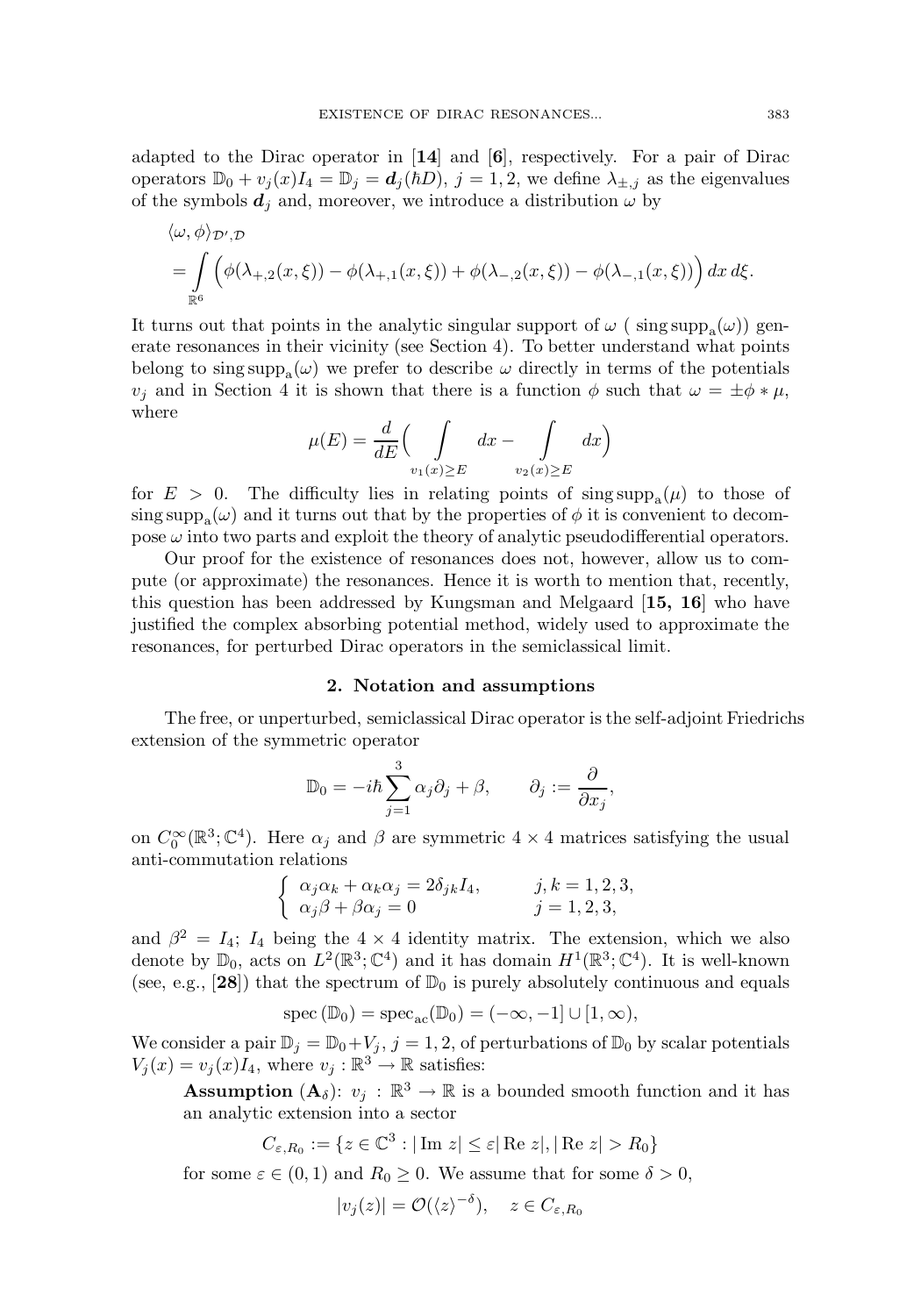and, likewise, for some  $\delta > 3$ , we assume that

$$
|v_2(z) - v_1(z)| = \mathcal{O}(\langle z \rangle^{-\delta}) \quad z \in C_{\varepsilon, R_0};
$$

above, as usual,  $\langle z \rangle := (1 + |z|^2)^{1/2}$ .

By introducing the semiclassical Fourier transform

$$
(\mathscr{F}_\hbar u)(\xi) = \frac{1}{(2\pi\hbar)^{3/2}} \int_{\mathbb{R}^3} u(x) e^{-ix \cdot \xi/\hbar} dx
$$

we can express  $\mathbb{D}_j$  as  $\hbar$ -pseudodifferential operators  $\mathbb{D}_j = \mathscr{F}_h^{-1} d_j \mathscr{F}_h$ , where the so-called symbols  $\mathbf{d}_j(x,\xi) = \sum_{k=1}^3 \alpha_k \xi_k + \beta + v_j(x)$  has two-fold degenerated eigenvalues

$$
\lambda_{\pm,j}(x,\xi) = v_j(x) \pm \langle \xi \rangle. \tag{2.1}
$$

We see that  $\lambda_{+,j} \ge \inf v_j + 1$  and  $\lambda_{-,j} \le \sup v_j - 1$  and, as in [6], we define

$$
l_{+,j} = \max(1, \sup v_j - 1),
$$
  

$$
l_{-,j} = \min(-1, \inf v_j + 1).
$$

**2.1. Classical analytic symbols and analytic wavefront set.** We next recall some definitions and properties of analytic wavefront sets (see e.g. [**12**, Chapter 8, Section 4] and [**23**, Sections 6,7]) and of so-called classical analytic symbols, especially when they are also elliptic (see, for instance, [**29**, Chapter 5]). Throughout this section we suppress the  $\hbar$ -dependence (i.e.  $\hbar = 1$ ).

We say that  $u \in \mathscr{S}'(\mathbb{R}^n)$  is of microlocal exponential decay at  $(x_0, \xi_0) \in \mathbb{R}^{2n}$  if its Fourier-Bros-Iagolnitzer transform (in short, FBI-transform)

$$
(T_{\lambda}u)(x,\xi) = 2^{-n/2} \left(\frac{\lambda}{\pi}\right)^{3n/4} \int_{\mathbb{R}^3} e^{i\lambda(x-y)\cdot\xi - \lambda(x-y)^2/2} \chi(y) f(y) \, dy,
$$

where  $\chi \in C_0^{\infty}(\mathbb{R}^3)$  equals 1 near  $x_0$ , is  $\mathcal{O}(e^{-C\lambda})$  near  $(x_0, \xi_0)$  for some constant  $C > 0$ , uniformly as  $\lambda \to \infty$  (see, e.g., Sjöstrand [23, Section 6]).

DEFINITION 2.1. The analytic wavefront set of  $u \in \mathscr{S}'(\mathbb{R}^n)$ , denoted  $WF_a(u)$ , is the complement in  $\mathbb{R}^n \times (\mathbb{R}^n \setminus \{0\})$  of the set of points, where u is of microlocal exponential decay.

It is well-known that  $WF_a(u)$  is a closed conic subset of  $\mathbb{R}^n \times (\mathbb{R}^n \setminus \{0\})$  and that the image under the projection onto the first coordinate equals sing supp<sub>a</sub> $(u)$ , i.e. the smallest closed set outside of which u is real analytic (see e.g. Sjöstrand [**23**, Section 6]).

Next we introduce a certain Gevrey class of symbols, namely the analytic one (see, e.g., Treves [**29**, Chapter 5]).

DEFINITION 2.2. A function  $a \in C^{\infty}(\mathbb{R}^n \times (\mathbb{R}^n \setminus \{0\}))$  is said to belong to the space  $S_n^m(\mathbb{R}^n)$  of classical analytic symbols if for any  $K \in \mathbb{R}^n$ 

$$
|\partial_x^{\alpha} \partial_{\xi}^{\beta} a(x,\xi)| \le C^{|\alpha|+|\beta|+1} \alpha! \beta! (1+|\xi|)^{m-|\beta|}
$$

for  $x \in K$  and  $|\xi| \geq B$ , where B and C are positive constants.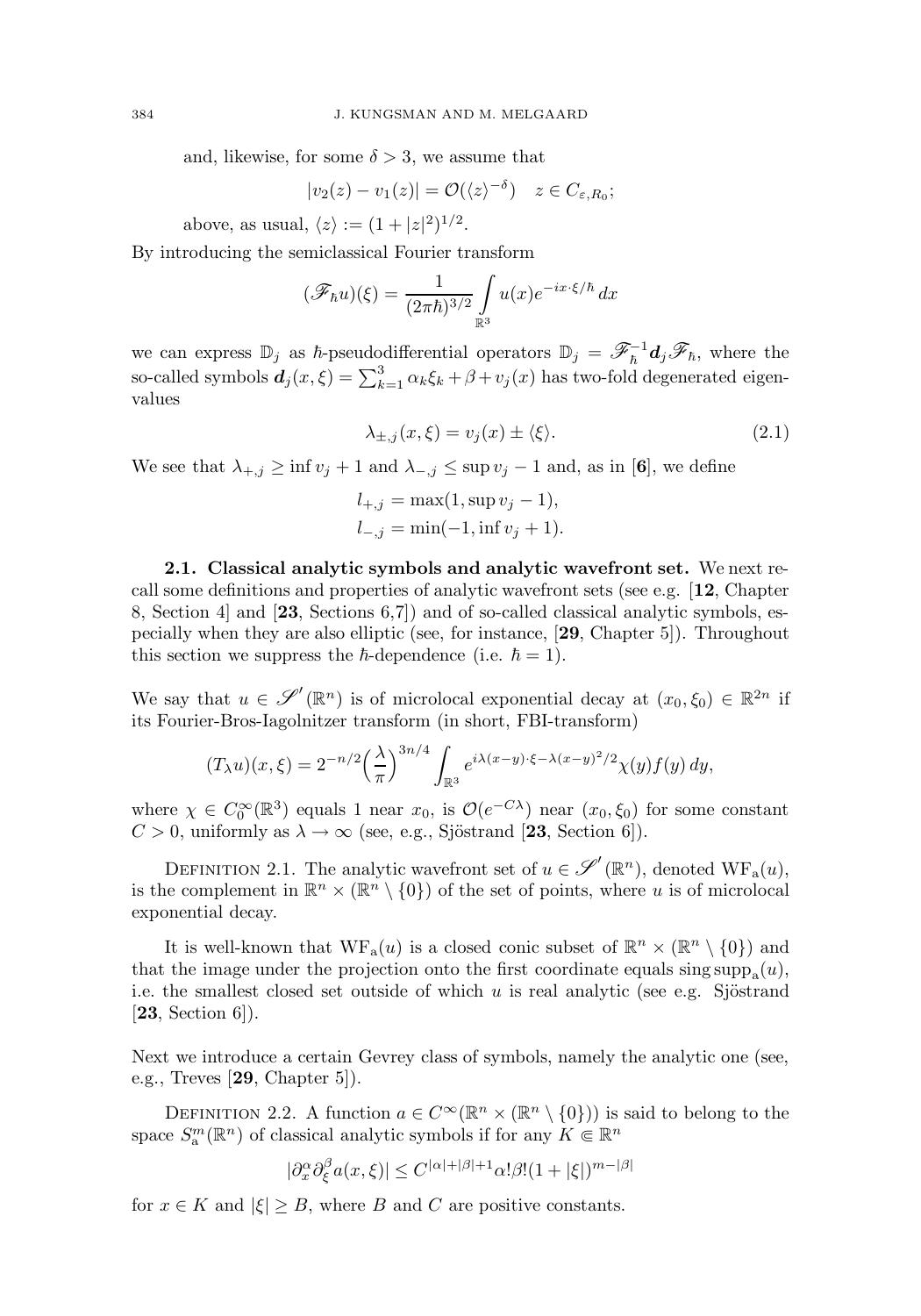If  $a \in S_a^m(\mathbb{R}^n)$ ,  $x_0 \in \mathbb{R}^n$  and there are constants  $C_0, C_1 > 0$  and a neighborhood U of  $x_0$  such that

$$
|a(x,\xi)| \ge C_0 \langle \xi \rangle^m \quad \text{for } x \in U \text{ and } |\xi| \ge C_1
$$

we say that a is elliptic at  $x_0$ . We say that a (and the corresponding operator  $A = a(x, D)$  is elliptic if a is elliptic at every  $x \in \mathbb{R}^n$ .

PROPOSITION 2.3. If  $A = a(x, D)$  where  $a \in S_a^m(\mathbb{R}^n)$  is elliptic then, for any  $u \in \mathscr{E}'(\mathbb{R}^n)$ , we have

$$
WF_a(Au) = WF_a(u),
$$

where  $WF_a(u)$  is the analytic wave front set of u.

We are only going to use this result in the case  $n = 1$ .

## **3. Resonances**

As in Kungsman and Melgaard [**15**] we use the method of complex distortion to define resonances. The method of analytic distortion goes back to Aguilar, Balslev, Combes and Simon [**1, 2, 22**]. In this work we follow the approach by Hunziker [**11**] as implemented by Khochman [**14**]. We also state the two trace formulas that we later combine to prove our main results.

**3.1. Definition of resonances.** Let  $R_0 \geq 0$  be as in Assumption  $(A_\delta)$  and  $g: \mathbb{R}^3 \to \mathbb{R}^3$  be a smooth function such that  $g(x) = 0$  for  $|x| \le R_0$  and  $g(x) = x$ outside a compact set containing  $B(0, R_0)$  which also satisfies sup<sub>x∈R3</sub>  $\|\nabla g(x)\|$   $\leq$  $\sqrt{2}$ . Next introduce  $\phi_{\theta}(x) = x + \theta g(x)$  and let  $J_{\theta}$  denote the Jacobian determinant of  $\phi_{\theta}$ . For  $\theta \in \mathbb{R}$  we define a one-parameter family of distortions on  $\mathscr{S}(\mathbb{R}^3;\mathbb{C}^4)$  by

$$
(U_{\theta}f)(x) = J_{\theta}^{1/2}(x)f(\phi_{\theta}(x)).
$$

When  $|\theta| < 2^{-1/2}$  it extends to a unitary operator on  $L^2(\mathbb{R}^3;\mathbb{C}^4)$  (see [14] for a proof). To define  $U_{\theta}$  also for complex values of  $\theta$  one first introduces the linear space A of entire functions  $f = (f_1, \ldots, f_4)$  such that

$$
\lim_{\substack{|z| \to \infty \\ z \in C_{\varepsilon, R_0}}} |z|^k |f_j(z)| = 0, \quad \text{for } 1 \le j \le 4, \quad k \in \mathbb{N},
$$

and let the dense subspace  $\beta$  of so called analytic vectors consist of the functions in  $L^2(\mathbb{R}^3;\mathbb{C}^4)$  that have extensions in A. With

$$
D_{\varepsilon} := \left\{ z \in \mathbb{C} : |z| \le \frac{\varepsilon}{\sqrt{1 + \varepsilon^2}} \right\}
$$

it then holds that for any  $f \in \mathcal{B}$  the map  $\theta \mapsto U_{\theta}f$  is analytic for  $\theta \in D_{\varepsilon}$  and  $U_{\theta}\mathcal{B}$ is dense in  $L^2(\mathbb{R}^3;\mathbb{C}^4)$  for any  $\theta \in D_{\varepsilon}$ . One can then show that for  $\theta \in D_{\varepsilon}$  the operator

$$
U_{\theta} \mathbb{D}_j U_{\theta}^{-1} = U_{\theta} \mathbb{D}_0 U_{\theta}^{-1} + U_{\theta} V_j U_{\theta}^{-1} = \mathbb{D}_{0,\theta} + V_j \circ \phi_{\theta}
$$

 $U_{\theta} \mathbb{D}_j U_{\theta}^{-1} = U_{\theta} \mathbb{D}_0 U_{\theta}^{-1} + U_{\theta} V_j U_{\theta}^{-1} = \mathbb{D}_{0,\theta} + V_j \circ \phi_{\theta}$ <br>with domain  $H^1(\mathbb{R}^3; \mathbb{C}^4)$  is an analytic family of type A in the sense of Kato (see [**13**, Chapter 7, Section 2] for the definition of type-A analyticity). It is shown in [**14**] that

spec<sub>ess</sub>(
$$
\mathbb{D}_{\theta}
$$
) = spec ( $\mathbb{D}_{0,\theta}$ ) =  $\Gamma_{\theta} = \left\{ z = \pm \left( \frac{\lambda}{(1+\theta)^2} + 1 \right)^{1/2}, \lambda \in [0,\infty) \right\}.$ 

The following version of the Aguilar-Balslev-Combes-Simon theorem for the perturbed Dirac operator was established by Khochman [**14**].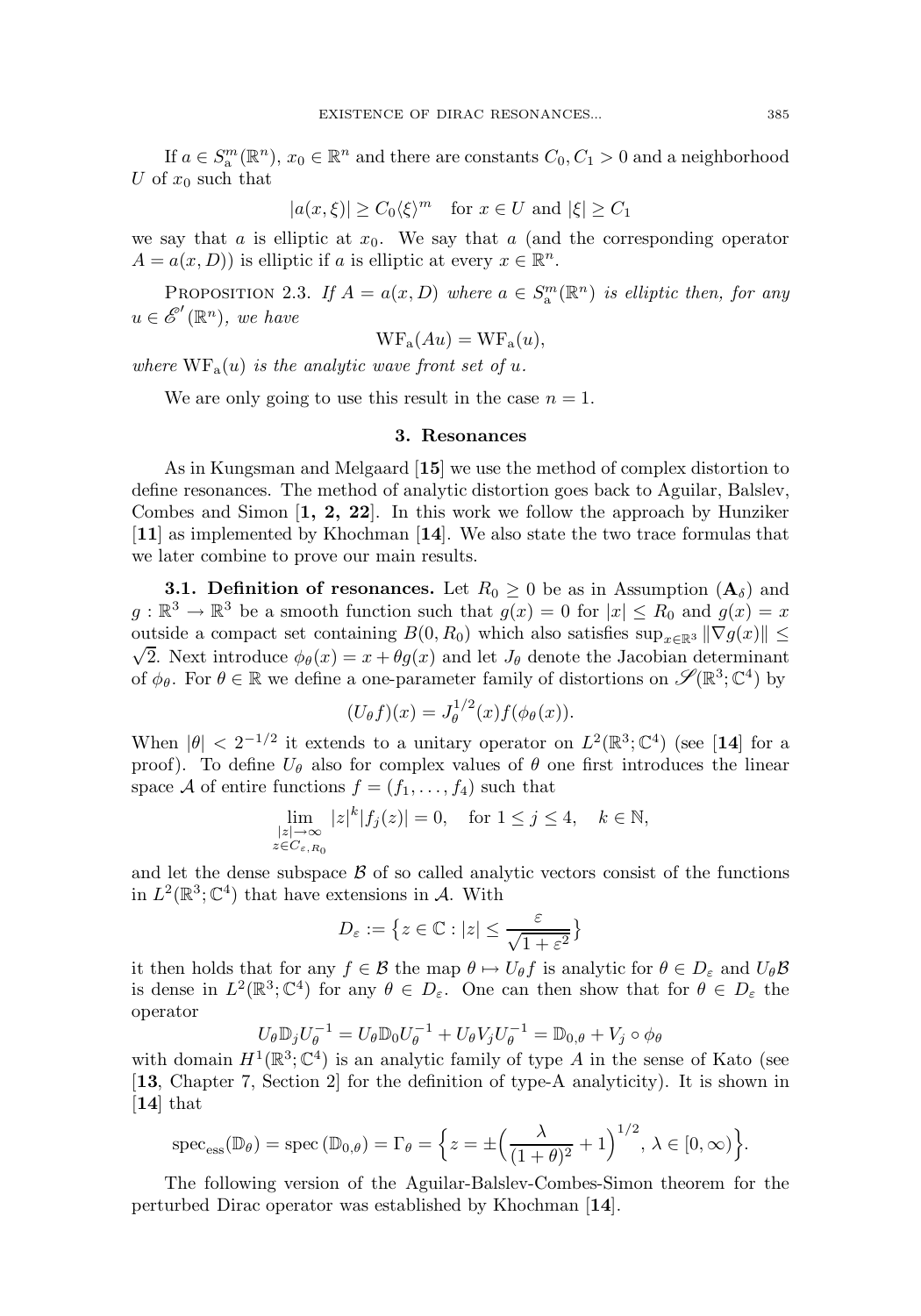PROPOSITION 3.1. For  $\theta_0 \in D_{\varepsilon}^+ = D_{\varepsilon} \cap {\{\text{Im } z \ge 0\}}$  we have

(i) For  $f, g \in \mathcal{B}$ , the function

$$
F_{f,g}(z) = \langle f, (\mathbb{D} - z)^{-1} g \rangle
$$

has a meromorphic extension from

 $\Sigma = {\text{Im } z \geq 0, \text{Re } z > -1} \cup {\text{Im } z \leq 0, \text{Re } z < 1} \setminus \text{spec } (\mathbb{D})$ 

across spec $(D)$  and into

$$
S_{\theta_0} = \Big\{ \bigcup_{\theta \in D_{\varepsilon}^+} \Gamma_{\theta} : \arg(1 + \theta) < \arg(1 + \theta_0), \frac{1}{|1 + \theta|} < \frac{1}{|1 + \theta_0|} \Big\}.
$$

- (ii) The poles of the continuation of  $F_{f,g}$  into  $S_{\theta_0}$  are the eigenvalues of  $\mathbb{D}_{\theta_0}$ .
- (iii) These poles are independent of the family  $U_{\theta_0}$ .
- (iv) The operator  $\mathbb{D}_{\theta_0}$  has no discrete spectrum in  $\Sigma$ .

Proposition 3.1 justifies the following definition.

DEFINITION 3.2. The resonances of  $\mathbb D$  in  $S_{\theta_0} \cup \mathbb R$ , denoted Res  $(\mathbb D)$ , are the eigenvalues of  $\mathbb{D}_{\theta_0}$ . If  $z_0$  is a resonance we take its multiplicity to be the rank of the projection

$$
\frac{1}{2\pi i}\int\limits_{\gamma_{z_0}} (\mathbb{D}_{\theta_0}-z)^{-1}\,dz,
$$

where  $\gamma_{z_0}$  is a sufficiently small positively oriented circle about  $z_0$ .

**3.2. Trace formulas.** Herein we recall two trace formulas that will be used in conjunction to give Theorem 4.1. This is analogous to Sjöstrand  $[24]$  and Nedelec [17] who studied the case for Schrödinger type operators.

In Khochman  $\left[14\right]$  the following local trace formula in the spirit of Sjöstrand [**25**] is proved. See also [**5**] and [**17**] for similar results. To state it we make the following assumption on  $\Omega \subset \mathbb{C}$ :

**Assumption**  $(\mathbf{A}_{\Omega}^{\pm}) : \Omega$  is an open, simply connected and relatively compact subset of  $| \text{Re } z | > 1$  such that  $\Omega \cap \mathbb{C}_{\pm} \neq \emptyset$  and there exists  $\theta_0 \in D_{\varepsilon}^+$  such that  $\overline{\Omega} \cap \Gamma_{\theta_0} = \emptyset$ .

Then one has:

THEOREM 3.3. Assume  $\Omega \subset \mathbb{C}$  satisfies  $(A_{\Omega}^{\pm})$  and assume in addition that  $\Omega \cap \mathbb{R} = I$  be an interval. Let f be a holomorphic function on  $\overline{\Omega}$  and  $\chi \in C_0^{\infty}(\mathbb{R})$ (independent of  $\hbar$ ) be such that (with  $d(I, E)$  denoting the distance from I to a point E)

$$
\chi(E) = \begin{cases} 0, & d(I, E) > 2\epsilon, \\ 1, & d(I, E) < \epsilon, \end{cases}
$$

with  $\epsilon > 0$  sufficiently small. Then, for  $V_j$  satisfying Assumption  $(\mathbf{A}_{\delta})$  with  $\delta > 3$ , one has

$$
\mathrm{Tr}\left[ (\chi f)(\mathbb{D}_1) \right] - \mathrm{Tr}\left[ (\chi f)(\mathbb{D}_2) \right] \n= \sum_{z_j \in \mathrm{Res}\,(\mathbb{D}_2) \cap \Omega} f(z_j) - \sum_{z_j \in \mathrm{Res}\,(\mathbb{D}_1) \cap \Omega} f(z_j) + E_{\Omega, f, \chi}(\hbar),
$$

where

$$
|E_{\Omega,f,\chi}(\hbar)| \le C(\chi,\Omega)\sup\{|f(z)|\,:\,d(\partial\Omega,z) < 2\epsilon,\text{Im}\,z \le 0\}\hbar^{-3}.
$$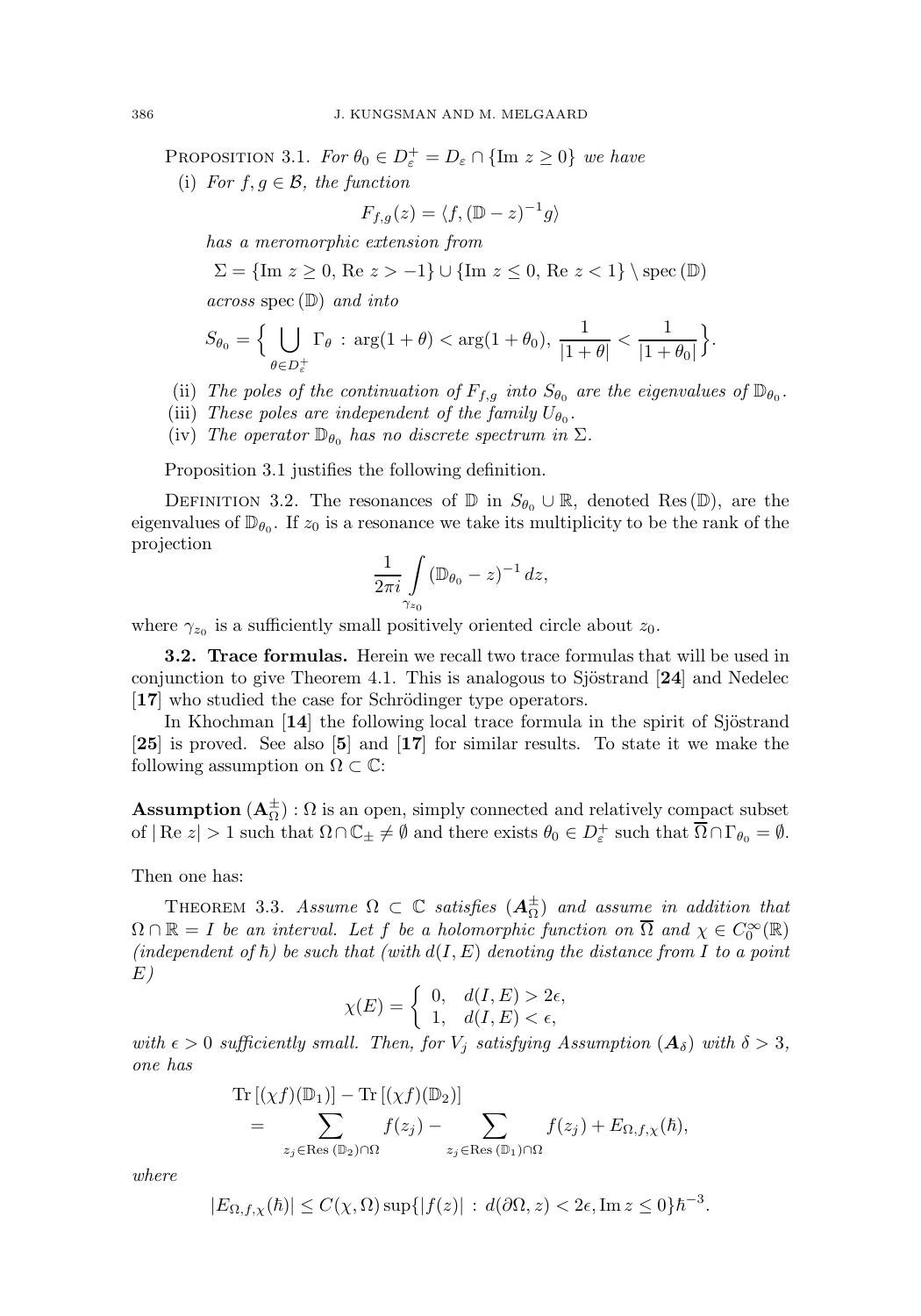In [**6**, p 21-22] on the other hand we find the following trace formula by Bruneau and Robert:

Tr 
$$
[(\chi f)(\mathbb{D}_2)] - \text{Tr } [(\chi f)(\mathbb{D}_1)]
$$
  
=  $Ch^{-3} \int_{\mathbb{R}^6} \left( \text{tr } [(\chi f)(\mathbf{d}_2)] - \text{tr } [(\chi f)(\mathbf{d}_1)] \right) dx d\xi + \mathcal{O}(\hbar^{-2}),$  (3.1)

where "tr" denotes the matrix trace. Here we may write

$$
\int_{\mathbb{R}^6} \left( \operatorname{tr} \left[ (\chi f)(d_2) \right] - \operatorname{tr} \left[ (\chi f)(d_1) \right] \right) dx d\xi
$$
\n
$$
= 2 \int_{\mathbb{R}^6} \left( (\chi f)(\lambda_{+,2}(x,\xi)) - (\chi f)(\lambda_{+,1}(x,\xi)) \right) dx d\xi
$$
\n
$$
+ (\chi f)(\lambda_{-,2}(x,\xi)) - (\chi f)(\lambda_{-,1}(x,\xi)) \right) dx d\xi
$$
\n
$$
= 2 \int (\chi f)(E) d\rho(E), \tag{3.2}
$$

with

$$
\rho(E) = \int_{\lambda_{+,2}(x,\xi)\leq E} dx \, d\xi - \int_{\lambda_{+,1}(x,\xi)\leq E} dx \, d\xi - \int_{\lambda_{-,2}(x,\xi)\geq E} dx \, d\xi - \int_{\lambda_{-,1}(x,\xi)\geq E} dx \, d\xi \Big). \tag{3.3}
$$

### **4. Resonances near analytic singularities**

In this section we state and prove our main results. We introduce  $\nu_{\pm,j} \in \mathscr{D}'(\mathbb{R})$ ,  $j = 1, 2$ , given by

$$
\nu_{+,j}(E) = \int_{v_j(x)\geq E} dx, \quad \text{for } E > 0,
$$
  

$$
\nu_{-,j}(E) = \int_{v_j(x)\leq E} dx, \quad \text{for } E < 0,
$$

with supports equal to  $[0, \sup v_j]$  and  $[\inf v_j, 0]$ , respectively, and we note that  $\nu_{+,j}$ , respectively,  $\nu_{-,j}$ , is a decreasing function, respectively, increasing function. Define, in the sense of distributions,

$$
\mu_{\pm,j} = \mp d\nu_{\pm,j}/dE.
$$

Then  $\mu_{\pm,j}$  are positive measures (of locally finite mass) on  $\mathbb{R}_{\pm} = \pm (0, +\infty)$  and

$$
\text{supp }\mu_{+,j} \quad \subset \quad \text{supp }\nu_{+,j} = [0, \text{sup }\nu_j],
$$
\n
$$
\text{supp }\mu_{-,j} \quad \subset \quad \text{supp }\nu_{-,j} = [\inf \nu_j, 0].
$$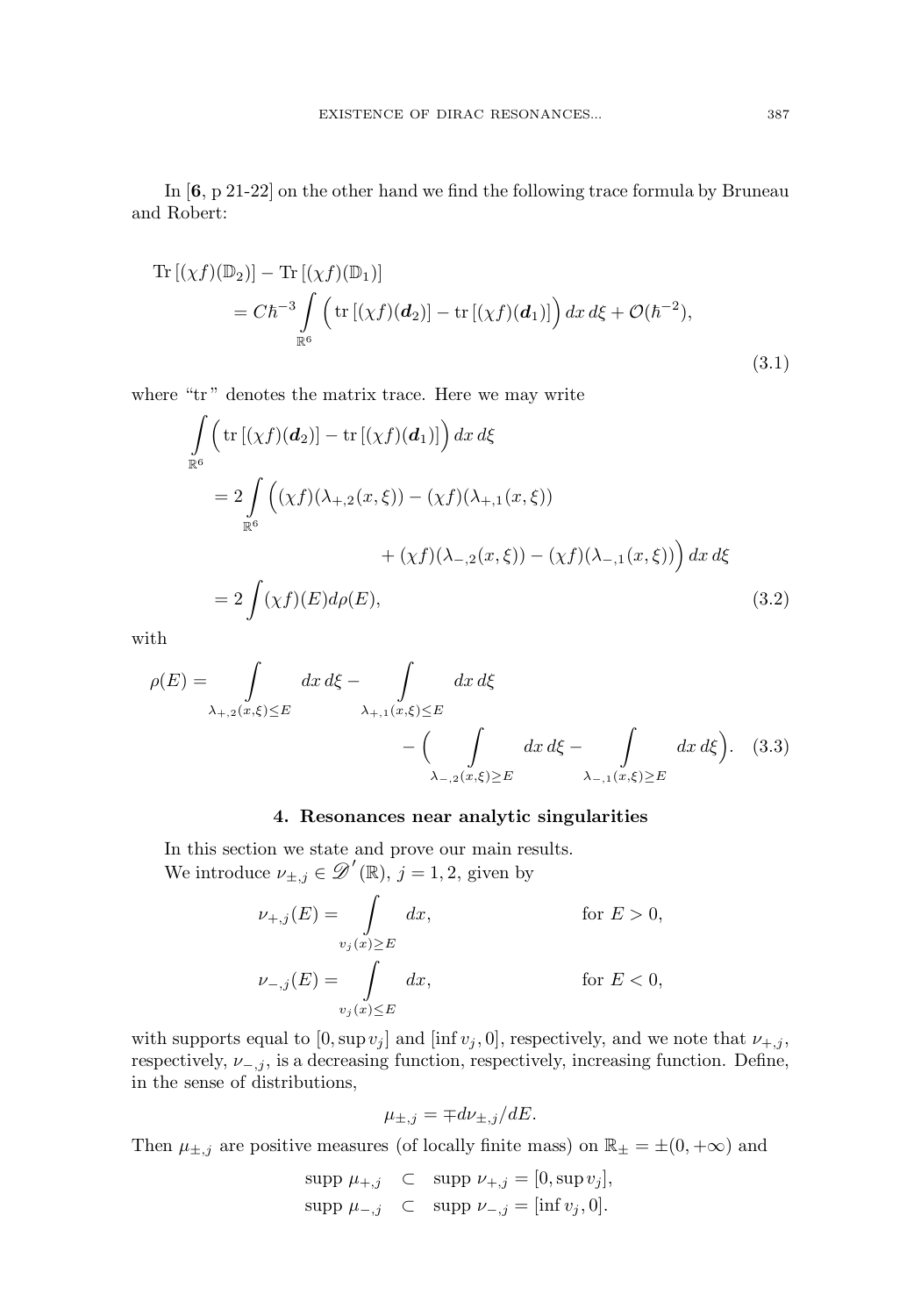Moreover,

$$
\operatorname{sing} \operatorname{supp}_a(\mu_{\pm,j}) = \operatorname{sing} \operatorname{supp}_a(\nu_{\pm,j}).
$$

We define the distribution  $\mu \in \mathscr{D}'(\mathbb{R})$  by

$$
\langle \mu, \phi \rangle = \int_{\mathbb{R}^3} \left( \phi(v_2(x)) - \phi(v_1(x)) \right) dx.
$$
 (4.1)

Clearly supp  $(\mu) \subset \left[\min_{j=1,2} \inf_{x \in \mathbb{R}^3} v_j(x), \max_{j=1,2} \sup_{x \in \mathbb{R}^3} v_j(x)\right]$  and since

$$
|\langle \mu, \phi \rangle| \leq \sup_{t \in \mathbb{R}} |\phi'(t)| \int_{\mathbb{R}^3} |v_2(x) - v_1(x)| \leq C \sup_{t \in \mathbb{R}} |\phi'(t)|,
$$

where the last step uses Assumption  $(\mathbf{A}_{\delta})$  we see that  $\mu$  is a distribution of order  $\leq 1$  (see [12, Chapter 2, Section 1]). Finally we define  $\omega \in \mathscr{D}'(\mathbb{R})$  by

$$
\langle \omega, \phi \rangle = \int_{\mathbb{R}^6} \left( \phi(\lambda_{+,2}(x,\xi)) - \phi(\lambda_{+,1}(x,\xi)) + \phi(\lambda_{-,2}(x,\xi)) - \phi(\lambda_{-,1}(x,\xi)) \right) dx \, d\xi,
$$

for  $\phi \in C_0^{\infty}(\mathbb{R})$ . From (2.1) it is clear that the integral with respect to  $\xi$  can be estimated from above by

$$
2 \text{ vol } B(0, R) \sup_{t \in \mathbb{R}} |v_2(x) - v_1(x)|
$$

for some sufficiently large  $R > 0$ , depending on the support of  $\phi$ . It follows from (2.1) that also  $\omega$  is a distribution of order  $\leq$  1. We remark that for  $\phi \in C_0^{\infty}(\mathbb{R}_+)$ we have

$$
\langle \mu_{+,j}, \phi \rangle = -\int \phi'(E) \nu_{+,j}(E) dE = \int \phi(v_j(x)) dx,
$$

so that

$$
\mu|_{\mathbb{R}_+} = \mu_{+,2} - \mu_{+,1},\tag{4.2}
$$

and similarly for  $\mu|_{\mathbb{R}_-}$ .

**4.1. Main results.** Here we present and discuss the main results, i.e. how certain analytic singularities of  $\mu$  defined in (4.1) generate resonances of the Dirac operator. We phrase our main theorem for  $E_0 > 0$ :

THEOREM 4.1. Suppose  $\mathbb{D}_i = \mathbb{D}_0 + V_i$  where  $V_i$ ,  $j = 1, 2$ , satisfies Assumption  $(A_{\delta})$ . Let  $0 < E_0$  be a boundary point of supp  $(\mu)$ . Then, for any complex neighborhood U of  $E_0 + 1$  and  $E_0 - 1$ , respectively, there exists a positive constant C such that

$$
\sum_{j=1}^{2} \#(\text{Res}(\mathbb{D}_j) \cap U) \ge C\hbar^{-3},
$$

provided  $\hbar$  is small enough.

Given  $v_2$  it is possible to construct  $v_1$  so that Assumption  $(\mathbf{A}_{\delta})$  holds but  $\mathbb{D}_1$ has no resonances near  $E_0 + 1$ . We may then invoke the previous result to obtain the following result for a single Dirac operator.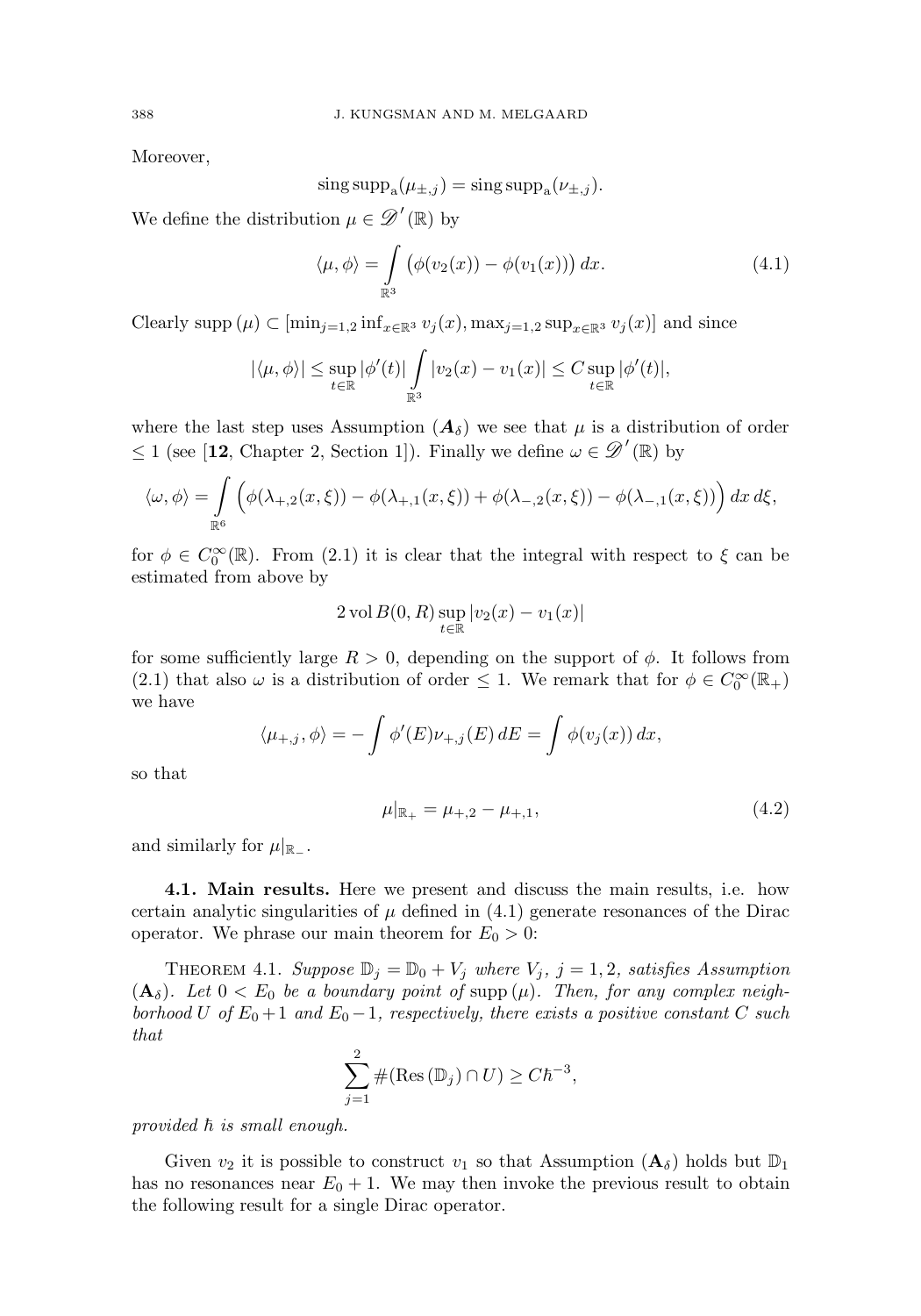THEOREM 4.2. Let  $0 < E_0 = \sup v_2(x)$  where  $V_2 = v_2 I_4$  satisfies Assumption  $(A_{\delta})$ . Then, for any complex neighborhood U of  $E_0 + 1$  there exists a constant  $C = C(U)$  such that

$$
\#(\text{Res}(\mathbb{D}_2) \cap U) \geq C\hbar^{-3},
$$

provided  $\hbar$  is small enough.

In case  $v_2(x) \leq 0$  for all  $x \in \mathbb{R}^3$  the above theorems cannot be applied but unless  $v_2 \equiv 0$  we may then consider  $E_0 = \min \sup_{\mu} (\mu)$  and  $E_0 = \inf v_2(x)$ , respectively, and resonances near  $E_0 - 1$ .

**4.2. Proofs of main results.** The proof of the existence of resonances relies on the fact that we can find points in  $WF_a(\omega)$ . Since the point  $(E_0, 1)$  in Theorem 4.1 belongs to  $WF_a(\mu)$  we begin this section by noting that the distributions  $\omega$  and  $\mu$  can be related to each other via convolution. Since the convolution kernel is singular one unit off the diagonal this leads us to decompose  $\omega$  into two terms corresponding to these singularities. Each term has a symbol which can be represented by a (modified) Bessel function and since the latter happens to be analytic, it enables us to apply the theory of analytic pseudodifferential operators mentioned in Section 2. Finally, to prove Theorem 4.2 we follow the arguments of Sjöstrand [24] to construct a "small" potential  $v_1$ , given  $v_2$ , so that Assumption  $(\mathbf{A}_{\delta})$  is fulfilled.

Lemma 4.3. The decomposition

$$
\omega = \pm A_+ \tau_1 \mu \pm A_- \tau_{-1} \mu
$$

holds true; the sign corresponds to whether  $E > \max_{j=1,2}(l_{+,j})$  or  $E < \min_{j=1,2}(l_{-,j}),$ respectively, and the  $A_{\pm}$  are pseudodifferential operators associated with the symbols  $\sqrt{2\pi}\mathscr{F}[\widetilde{\phi}_+](\xi)$ , where

$$
\widetilde{\phi}_{+}(x) = \phi_{+}(x+1) = (x+1)(x+2)^{1/2}x_{+}^{1/2}
$$

$$
\widetilde{\phi}_{-}(x) = \phi_{-}(x-1) = (x-1)(2-x)^{1/2}(-x)_{+}^{1/2},
$$

and  $(\tau_{\pm 1}\mu)(E) = \mu(E \mp 1).$ 

PROOF. It is easily verified that

$$
\omega \, dE = d\rho,\tag{4.3}
$$

where  $\rho$  is defined in (3.3). By changing to polar coordinates in the  $\xi$ -variable and using  $x_+ = \max(x, 0)$  for the positive part of a real number we may write

$$
\rho(E) = \pm \frac{8\pi}{3} \int_{\mathbb{R}^3} \left( \left( (E - v_2(x))^2 + 1 \right)_+^{3/2} - \left( (E - v_1(x))^2 + 1 \right)_+^{3/2} \right) dx
$$
  
= 
$$
\pm \frac{8\pi}{3} \int_{-\infty}^{\infty} \left( (E - t)^2 + 1 \right)_+^{3/2} dv(t) \tag{4.4}
$$

for  $E > \max_{j=1,2}(l_{+,j})$  and  $E < \min_{j=1,2}(l_{-,j})$ , respectively, where

$$
\nu(t) = -\int\limits_{v_2(x)\geq t} dx + \int\limits_{v_1(x)\geq t} dx.
$$

Thus, for any  $\phi \in C_0^{\infty}(\mathbb{R}),$ 

$$
\int \phi(t)d\nu(t) = \int_{\mathbb{R}^3} \left( \phi(v_2(x)) - \phi(v_1(x)) \right) dx = \int \phi(E)\mu(E) dE,
$$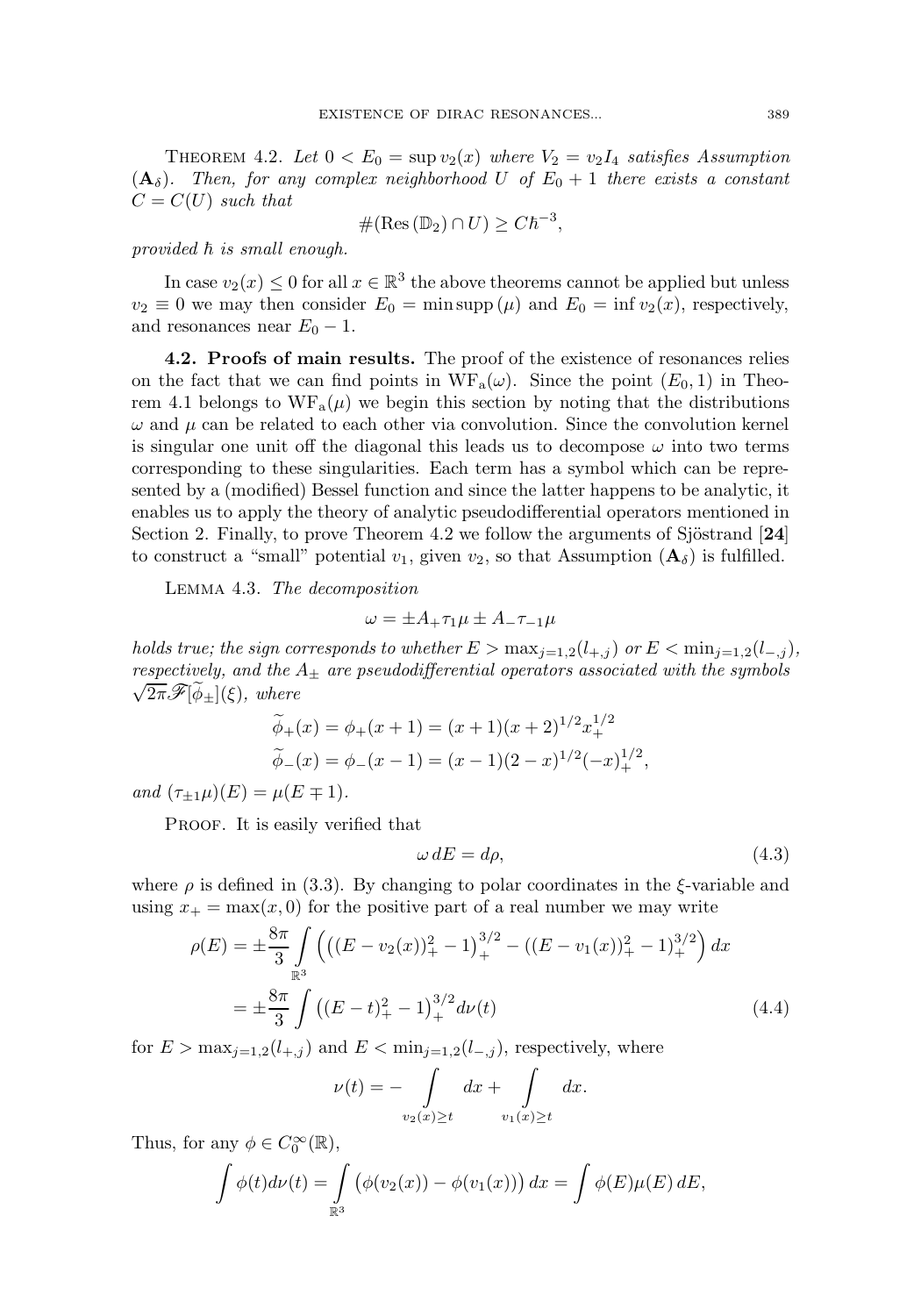so  $d\nu = \mu dE$ . Therefore, we can write  $\rho$  in (4.4) as the convolution

$$
\rho = \pm \frac{8\pi}{3} \left( (\cdot)_{+}^{2} - 1 \right)_{+}^{3/2} * \mu.
$$

Consequently, we obtain from (4.3) that

$$
\omega = \pm \phi * \mu \tag{4.5}
$$

with

$$
\phi(x) = 8\pi \left(x^2 - 1\right)_+^{1/2} x.
$$

Introduce

$$
\phi_{+}(x) = 8\pi x(x+1)^{1/2}(x-1)^{1/2}_{+},
$$
  

$$
\phi_{-}(x) = 8\pi x(1-x)^{1/2}(-(x+1))_{+}^{1/2}
$$

so that  $\phi = \phi_+ + \phi_-.$  The convolution (4.5) can then be written as

$$
\omega(E) = \pm \int \phi_+(E - t + 1)\mu(t - 1) dt \pm \int \phi_-(E - t - 1)\mu(t + 1) dt.
$$

We can thus write

$$
\omega = \pm \widetilde{\phi}_{+} * (\tau_{+1} \mu) \pm \widetilde{\phi}_{-} * (\tau_{-1} \mu) = \pm A_{+} \tau_{1} \mu \pm A_{-} \tau_{-1} \mu, \tag{4.6}
$$

where  $(\tau_{\pm 1}\mu)(t) = \mu(t \mp 1)$  and  $A_{\pm}$  are pseudodifferential operators having symbols  $\sqrt{2\pi} \mathscr{F}[\phi_{\pm}](\xi)$ .

We now show that the pseudodifferential operators  $A_{\pm}$  in the previous lemma are elliptic classical analytic.

LEMMA 4.4. With  $\widetilde{\phi}_{\pm}$  as in Lemma 4.3 one has that  $\mathscr{F}[\widetilde{\phi}_{\pm}] \in S_{a}^{-5/2}$  and they are elliptic.

PROOF. It suffices to prove the result for  $\widetilde{\phi}_+$ . For  $\xi \neq 0$  we have (see [3, Chapter 9, Section 6])

$$
\mathscr{F}[\widetilde{\phi}_+](\xi) = C_0 \frac{e^{i\xi}}{\xi^2} \Big( K_1(i\xi) - i\xi K_1'(i\xi) \Big), \quad C_0 \neq 0,
$$

where  $K_1$  is a modified Bessel function of the second kind. Using the recurrence relation

$$
K_1(z) - zK'_1(z) = zK_2(z)
$$

(see [**3**, Chapter 9, Section 6]) we may write

$$
\mathscr{F}[\widetilde{\phi}_+](\xi) = -C_0 \frac{e^{i\xi}}{i\xi} K_2(i\xi).
$$

Since  $z \mapsto K_2(iz)$  is analytic for Re  $z \neq 0$  we can use the Cauchy integral formula in the form

$$
|D^N \mathscr{F}[\tilde{\phi}_+](\xi)| = \frac{N!}{2\pi} \Big| \int\limits_{|z-\xi|=(1+|\xi|)/2} \frac{\mathscr{F}[\tilde{\phi}_+](z)}{(z-\xi)^{N+1}} dz \Big|
$$
  
 
$$
\leq C2^{N+1} N! (1+|\xi|)^{-N-1} \sup\limits_{|z-\xi|=(1+|\xi|)/2} |\mathscr{F}[\tilde{\phi}_+](z)|, \qquad (4.7)
$$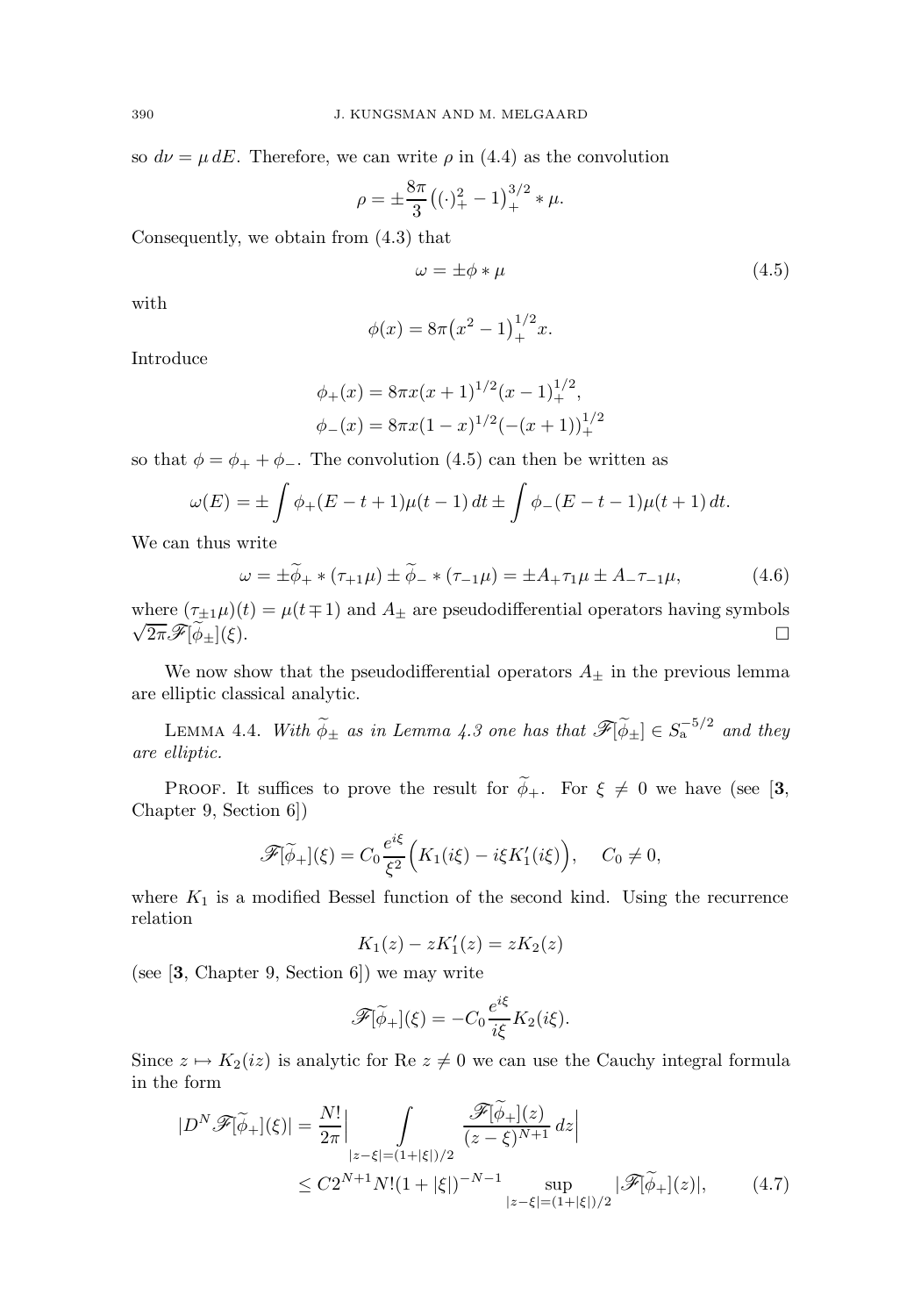for  $|\xi| \geq C_0$ . Since  $|z - \xi| = (1 + |\xi|)/2$  implies that  $(|\xi| - 1)/2 \leq |z|$  we can use the fact that (see e.g. [**3**])

$$
K_2(iz) = \sqrt{\frac{\pi}{2iz}} e^{-iz} \left( 1 + \mathcal{O}(\frac{1}{|z|}) \right)
$$
 (4.8)

for  $|z|$  large. It follows that

$$
\sup_{|z-\xi|=(1+|\xi|)/2} |\mathscr{F}[\widetilde{\phi}_+](\xi)| \le C \sup_{|z-\xi|=(1+|\xi|)/2} |z|^{-3/2} \le C(1+|\xi|)^{-3/2}.
$$

Together with (4.7) it follows that

$$
|D^N \mathscr{F}[\widetilde{\phi}_+] (\xi)| \le C \cdot 2^{N+1} N! (1+|\xi|)^{-5/2-N} \quad \text{for } |\xi| \ge C_0,
$$

which means that  $\mathscr{F}[\widetilde{\phi}_+] \in S_{\mathbf{a}}^{-5/2}(\mathbb{R}).$ 

Finally, it follows from (4.8) that

$$
|\mathscr{F}[\widetilde{\phi}_+](\xi)| \geq C(1+|\xi|)^{-5/2}
$$

provided  $|\xi|$  is large enough which shows that  $A_+ = \sqrt{2\pi} \text{Op}[\mathscr{F}|\widetilde{\phi}_+]|$  is elliptic.

PROOF OF THEOREM 4.1. Let  $E_0 = \max \sup ( \mu )$  be a maximal boundary point of supp  $(\mu)$ . Then [12, Corollary 8.4.16] asserts that  $(E_0, \pm 1) \in \text{WF}_{a}(\mu)$ . Since  $\tau_{+1}$  is a unit shift operator we have that  $(E_0+1,\pm 1) \in \text{WF}_a(\tau_{+1}\mu)$  and Proposition 2.3 implies that, in view of (4.3) and Lemma 4.4, we have  $(E_0 + 1, \pm 1) \in$  $WF_a(\omega)$ . Let us for the sake of notation concentrate on the point  $E_0 + 1$ . The crux of the proof is finding the relationship between the properties of sing  $\text{supp}_{a}(\omega)$ and the resonances of  $\mathbb{D}_j$ . Utilizing the definition of the wavefront set via the FBI transform (see Section 2) there are real sequences  $\alpha_j \to E_0 + 1$ ,  $\lambda_j \to +\infty$ ,  $\varepsilon_j \to 0$ and  $\beta_j \to 1$  such that

$$
\int e^{i\lambda_j \beta_j (\alpha_j - E) - \lambda_j (\alpha_j - E)^2/2} \chi(E) \omega(E) dE \ge e^{-\varepsilon_j \lambda_j}
$$
\n(4.9)

for  $\chi \in C_0^{\infty}(\mathbb{R}_{\geq 1})$  equal to 1 near  $E_0 + 1$ . We define the function  $f_j(E) =$  $e^{i\lambda_j\beta_j(\alpha_j - E) - \lambda_j(\alpha_j - E)^2/2}$ . Let  $a, b > 0$  be two sufficiently small constants such that also  $a/b$  is small, and put

$$
\Omega = (E_0 + 1 - 2b, E_0 + 1 + 2b) + i(-2a, a],
$$
  
 
$$
W = [E_0 + 1 - b, E_0 + 1 + b] + i(-a, a].
$$

It is easy to see that  $|f_j(E)| \leq e^{-C_0\lambda_j}$  for  $E \in \Omega \setminus W$  for large values of j and appropriate  $a$  and  $b$ . By Theorem 3.3

Tr 
$$
[(\chi f_j)(\mathbb{D}_2) - (\chi f_j)(\mathbb{D}_1)] =
$$
  

$$
\sum_{z_k \in \text{Res }(\mathbb{D}_2) \cap W} f_j(z_k) - \sum_{z_k \in \text{Res }(\mathbb{D}_1) \cap W} f_j(z_k) + e^{-C_0 \lambda_j} \mathcal{O}(\hbar^{-3}),
$$

uniformly in k. By combining the Bruneau-Robert trace formula  $(3.1)$ ,  $(3.2)$  and (4.3) we obtain

$$
C\hbar^{-3} \int f_j(E)\chi(E)\omega(E) dE
$$
  
= 
$$
\sum_{z_k \in \text{Res}(\mathbb{D}_2)\cap W} f_j(z_k) - \sum_{z_k \in \text{Res}(\mathbb{D}_1)\cap W} f_j(z_k) + e^{-C_0\lambda_j} \mathcal{O}(\hbar^{-3}) + \mathcal{O}(\hbar^{-2})
$$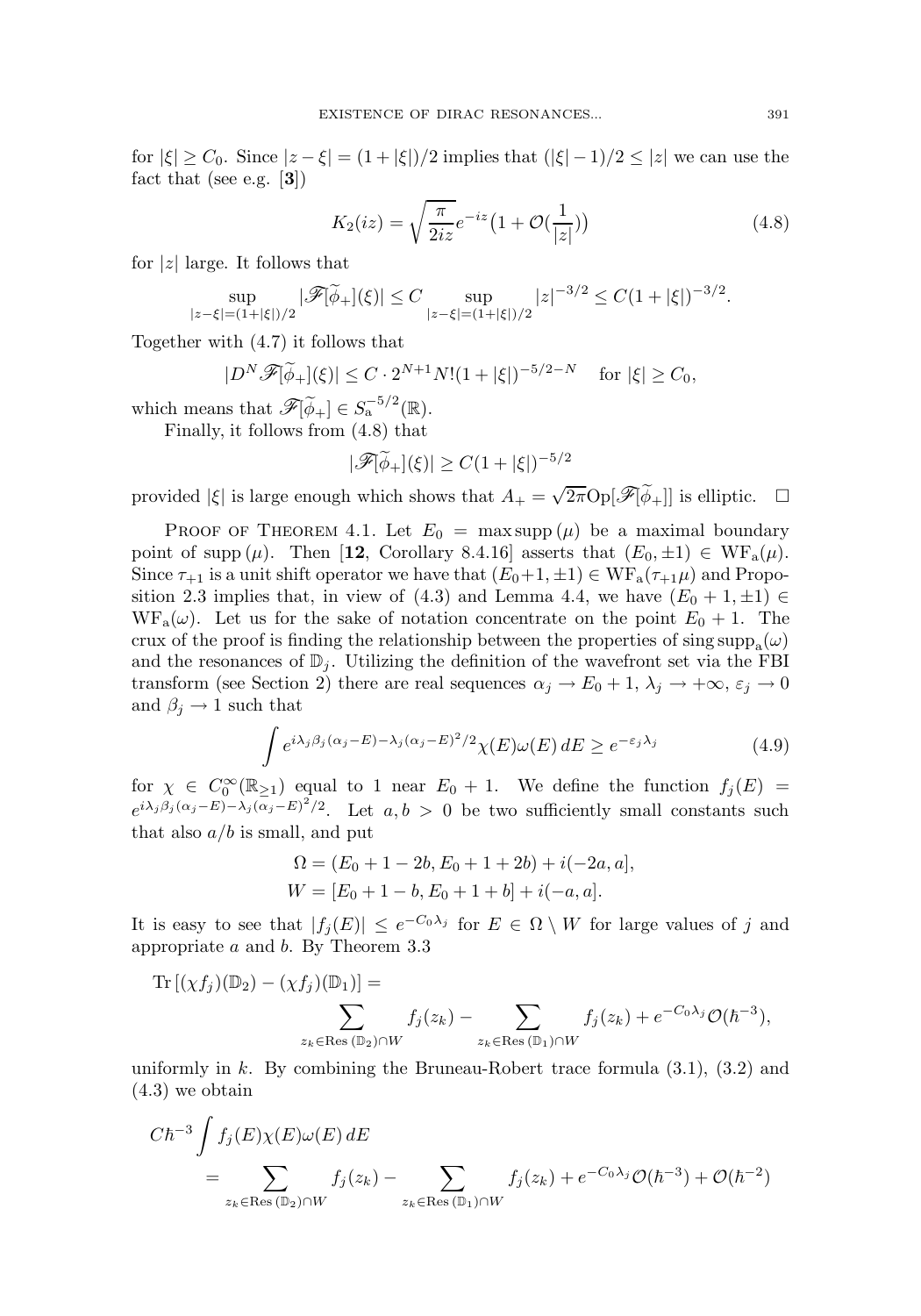From this and (4.9) we obtain

$$
C\hbar^{-3}e^{-\varepsilon_j\lambda_j} \leq \Big|\sum_{z_k \in \text{Res}(\mathbb{D}_2)\cap W} f_j(z_k) - \sum_{z_k \in \text{Res}(\mathbb{D}_1)\cap W} f_j(z_k)\Big| + \mathcal{O}(\hbar^{-3})e^{-C_0\lambda_j} + \mathcal{O}(\hbar^{-2})
$$

Combined with  $(3.1)$ ,  $(4.3)$  and  $(4.9)$  this gives

$$
\Big| \sum_{z_k \in \text{Res}(\mathbb{D}_2) \cap W} f_j(z_k) - \sum_{z_k \in \text{Res}(\mathbb{D}_1) \cap W} f_j(z_k) \Big|
$$
  
 
$$
\geq C \hbar^{-3} (e^{-\varepsilon_j \lambda_j} - \mathcal{O}(1) e^{-C_0 \lambda_j}) \hbar^{-3} + \mathcal{O}(\hbar^{-2}) \geq C \hbar^{-3}
$$

for some  $C > 0$ , where the last inequality follows by fixing a sufficiently large j and then taking  $\hbar$  small enough. Since  $|f_j|$  is bounded on W the result follows.  $\Box$ 

Theorem 4.2 now follows from Theorem 4.1 by constructing the potential  $v_1$  so that it produces no resonances. To achieve this we follow the argument outlined in [24]. By multiplying  $v_2$  by a smooth cut-off function we arrange so that it equals 0 in some large ball  $B(0, R)$  and is small in its complement. Then we follow this with an appropriate regularization so that complex distortion with  $R_0 = 0$  can be done.

PROOF OF THEOREM 4.2. Let

$$
K(y) = C_0 e^{-y^2/2}
$$
 where  $C_0 = \left(\int_{\mathbb{R}^3} e^{-y^2/2} dy\right)^{-1}$ .

Put  $K_R(y) = \lambda^{-3} K(\lambda^{-1}y)$  where  $\lambda = \lambda_R(x) = (R^{-1}x)^{-4}$  where  $R \gg 1$  will be specified below. Take  $\chi \in C_0^{\infty}(\mathbb{R})$  which equals 1 for  $|x| < 1$  and 0 for  $|x| > 2$ . We define

$$
v_1(x) = \int_{\mathbb{R}^3} K_R(x - y) \left(1 - \chi(R^{-1}y)\right) v_2(y) \, dy.
$$

We see that  $v_1$  extends to a holomorphic function in the domain  $\{\vert \text{Im } z \vert < \varepsilon \langle \text{Re } z \rangle, \vert \text{Re } z \vert \ge$ 0} for  $\varepsilon < 1$ . Moreover

$$
|v_1(x)| \leq \int_{\mathbb{R}^3} K_R(x-y) |v_2(y)| dy = C_0 \int_{\mathbb{R}^3} e^{-w^2/2} |v_2(x+\lambda w)| dw.
$$

Then Assumption  $(\mathbf{A}_{\delta})$  together with Peetre's inequality in the form

$$
\langle x + \lambda w \rangle^{-\delta} \le 2^{\delta/2} \langle x \rangle^{-\delta} \langle \lambda w \rangle^{\delta} \le 2^{\delta/2} \langle x \rangle^{-\delta} \langle w \rangle^{\delta}
$$

implies that

$$
|v_1(x)| \le C\langle x \rangle^{-\delta} \int_{\mathbb{R}^3} e^{-w^2/2} \langle w \rangle^{\delta} dw \le C\langle x \rangle^{-\delta}
$$

for some  $\delta > 0$ . Next we find that

$$
|v_2(x) - v_1(x)| = \left| \int_{\mathbb{R}^3} K_R(x - y) \Big( v_2(x) - (1 - \chi(R^{-1}y)) v_2(y) \Big) dy \right|
$$
  

$$
\leq \int_{\mathbb{R}^3} K_R(x - y) |v_2(x) - v_2(y)| dy + \int_{|y| < 2R} K_R(x - y) \chi(R^{-1}y) |v_2(y)| dy.
$$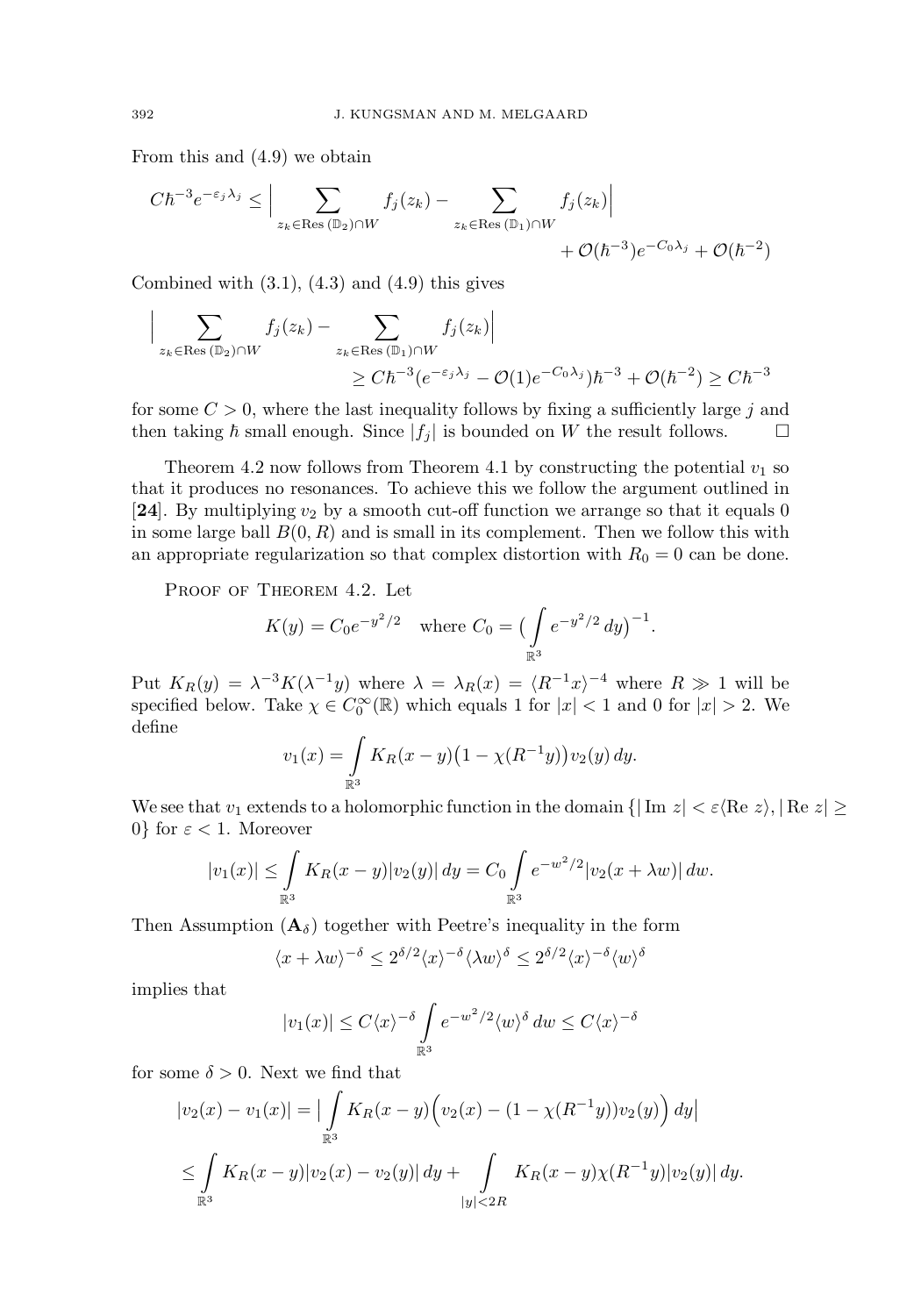For the first term we have, by virtue of Assumption  $(\mathbf{A}_{\delta})$ ,

$$
\int_{\mathbb{R}^3} K_R(x - y) |v_2(x) - v_2(y)| dy \le C \int_{\mathbb{R}^3} K_R(x - y) |x - y| dy
$$

and by making the change of coordinates  $y = x + \lambda w$  we readily see that this can be bounded from above by  $C\lambda$  for some constant C, independent of x and R. The second term is clearly bounded and for  $|x| > 4R$  we have  $|x - y| > |x|/2$  so that it can be bounded from above by

$$
\lambda^{-3} e^{-|x|^2/(8\lambda^2)} \int_{|y|<2R} |v_2(y)| dy \le C\langle x \rangle^{-\delta}
$$

for any  $\delta > 0$ . This shows that

$$
|v_2(x) - v_1(x)| \le C \langle x \rangle^{-\delta} \quad \text{for } \delta = 4,
$$

and thus Assumption  $(A_{\delta})$  is fulfilled with  $R_0 = 0$ .

Finally, we point out that given any  $\varepsilon_0 > 0$  we can construct  $v_1$  above so that  $|v_1(x)| \leq \varepsilon_0$  for all  $x \in \mathbb{R}^3$ . Indeed, choose  $R > 0$  so large that  $|v_2(y)| \leq \varepsilon_0$  for  $|y| > R$ . Then

$$
|v_1(x)| \le \int_{|y|>R} K_R(x-y)|v_2(y)| dy \le \varepsilon_0.
$$

We next show that the "small" potential  $v_1$  constructed above cannot generate any resonances near  $E_0 + 1$ .

If  $z_0 = E_0 + 1 + \varepsilon_0$  is a resonance close to  $E_0 + 1$  we can compute  $\mathbb{D}_{\theta}$  explicitly (see [**14**]) and find  $u \in L^2(\mathbb{R}^3; \mathbb{C}^4)$  with  $||u|| = 1$  such that

$$
-\frac{1}{1+\theta}i\hbar\sum_{j=1}^{3}\alpha_{j}\partial_{j}u+\beta u+(V_{1}\circ\phi_{\theta})u=(E_{0}+1+\varepsilon_{0})u
$$

which can be rewritten as

$$
\|\mathbb{D}_0 u - (E_0 + 1)u\| = \mathcal{O}(|\theta|) + \mathcal{O}(|\varepsilon_0|) + \mathcal{O}(\sup |V_1 \circ \phi_\theta|)
$$

Since the norm appearing on the left hand side is independent of the quantities on the right hand side, and since these quantities can be made arbitrarily small, we see that  $\mathbb{D}_0u = (E_0 + 1)u$  which is a contradiction.

To prove the theorem it suffices that we construct  $v_1$  as above such that the bound  $\sup_{x \in \mathbb{R}^3} |v_1(x)| \le E_0/2$  holds. Then we have  $(E_0, 1) \in \text{WF}_a(\nu_{+,2})$  because  $E_0 = \sup_{x \in \mathbb{R}^3} v_2(x)$  is the right end point of supp  $(\nu_{+,2})$ . Since  $d/dE$  is an elliptic analytic operator it follows that  $(E_0, 1) \in \text{WF}_a(\mu_{+,2})$ . Consequently, since  $\mu_{+,1}(E) = 0$  for  $E \ge E_0/2$  we infer from  $(4.2)$  that  $(E_0, 1) \in \text{WF}_a(\mu)$  and the proof of Theorem 4.1 applies. of Theorem 4.1 applies.

**Acknowledgement:** The first author is grateful to Johannes Sjöstrand for an illuminating discussion and the second author thanks Johannes Sjöstrand for introducing him to semiclassical analysis and resonances at University of Gothenburg and Chalmers University of Technology during the spring terms of 2001-2002. Finally, the anonymous referee's useful comments are much appreciated.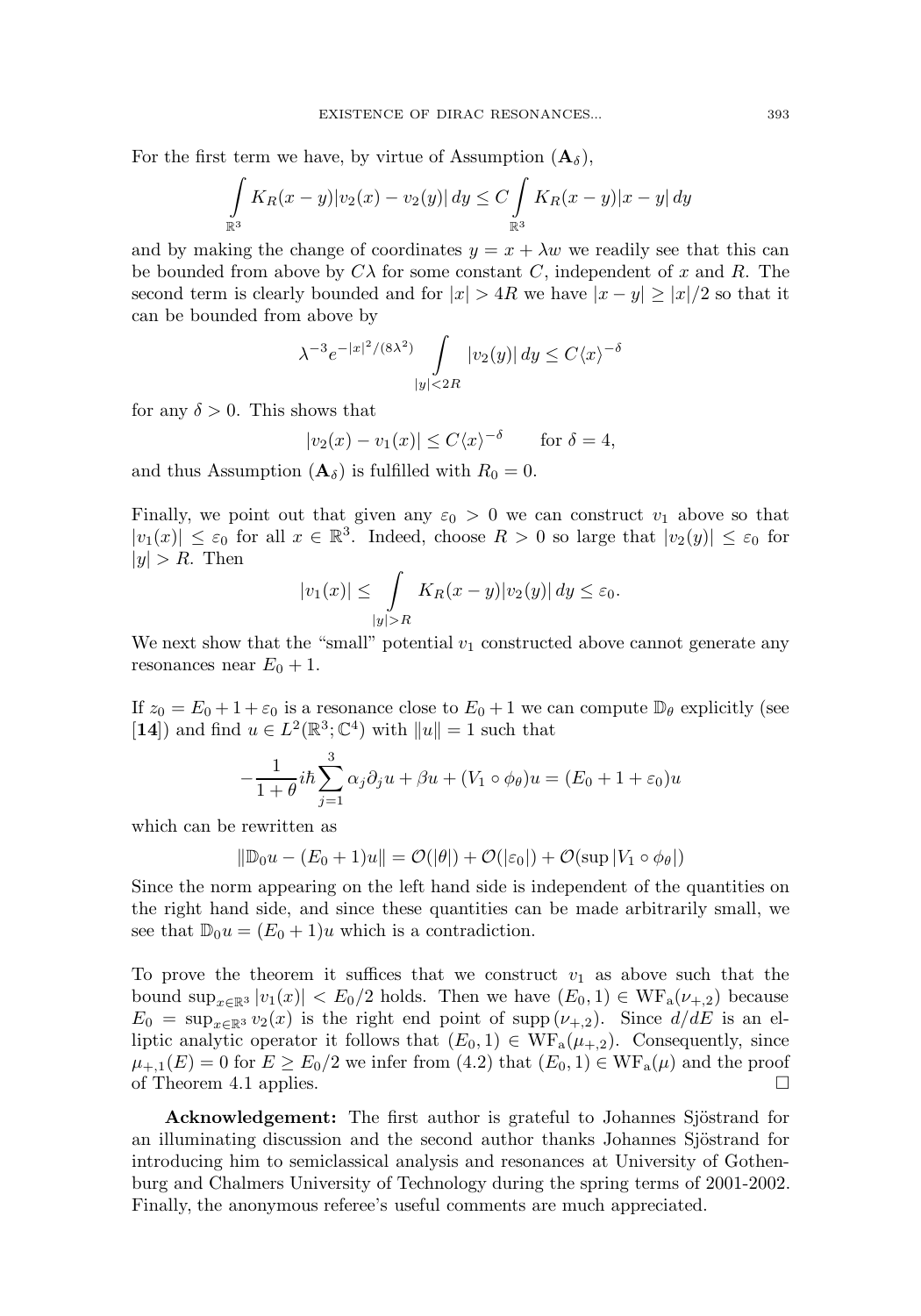#### **References**

- [1] Aguilar, J., Combes, J. M., A class of analytic perturbations for one-body Schrödinger Hamiltonians, Comm. Math. Phys. **22** (1971), 269–279.
- [2] Balslev, E., Combes, J. M., Spectral properties of many body Schrödinger operators with dilation analytic interactions, Commun. Math. Phys. **22** (1971), 280–291.
- [3] Abramowitz, M., Stegun, I. A., eds., Handbook of Mathematical Functions, U.S. National Bureau of Standards (1964); Dover, New York (1965)
- [4] Amour, L., Brummelhuis, R., Nourrigat, J., Resonances of the Dirac Hamiltonian in the non relativistic limit, Ann. Henri Poincar´e **2** (2001), no. 3, 583–603.
- [5] Bruneau, V., Petkov, V., Meromorphic continuation of the spectral shift function, Duke Math. J. **116** (2003), 389–430.
- [6] Bruneau, V., Robert, D., Asymptotics of the scattering phase for the Dirac operator: High energy, semi-classical and non-relativistic limits, Ark. Mat. **37** (1999), 1–32.
- [7] Harrell, E. M., II, Perturbation theory and atomic resonances since Schrödinger's time. Spectral theory and mathematical physics: a Festschrift in honor of Barry Simon's 60th birthday, 227248, Proc. Sympos. Pure Math., 76, Part 1, Amer. Math. Soc., Providence, RI, 2007.
- [8] Helffer B., Martinez, A., Comparaison entre les diverses notions de résonances, Helv. Phys. Acta **60** (8) (1987), 992–1003.
- [9] Helffer, B., Sjöstrand, J., Résonances en limite semi-classique. Mém. Soc. Math. France (N.S.) No. 24-25 (1986), iv+228 pp.
- [10] Hislop, P., Fundamentals of scattering theory and resonances in quantum mechanics. Cubo **14** (2012), no. 3, 1–39.
- [11] Hunziker, W., Distortion analyticity and molecular resonance curves, Ann. Inst. H. Poincaré Phys. Théor. **45**(4) (1986), 339-358.
- [12] Hörmander, L., The analysis of linear partial differential operators I: Distribution theory and Fourier analysis, Reprint of the second (1990) edition, Springer-Verlag, Berlin, 2003.
- [13] Kato, T., Perturbation theory for linear operators, Second edition, Die Grundlehren der Mathematischen Wissenschaften **132** Springer-Verlag, Berlin-New York, 1976.
- [14] Khochman, A., Resonances and spectral shift function for the semiclassical Dirac operator, Rev. Math. Phys. **19**(10) (2007), 1071–1115.
- [15] Kungsman, J., Melgaard, M., Complex absorbing potential method for the perturbed Dirac operator, Commun. P.D.E. **39** (2014), no. 8, 1451–1478.
- [16] Kungsman, J., Melgaard, M., Complex absorbing potential method for Dirac operators. Clusters of resonances, J. Operator Th. **71** (2014), no. 1, 259–283.
- [17] Nedelec, L., Resonances for matrix Schrödinger operators, *Duke Math. J.* **106**(2) (2001), 209–236.
- [18] Parisse, B., R´esonances pour l'op´erateur de Dirac, Helv. Phys. Acta **64**(1991), no. 5, 557–591.
- [19] Parisse, B., R´esonances pour l'op´erateur de Dirac II (French), Helv. Phys. Acta **65** (1992), no. 8, 1077–1118.
- [20] Robert, D., Relative time-delay for perturbations of elliptic operators and semiclassical asymptotics, J. Funct. Anal. **36** (1994), 36–82.
- [21] Seba, P., The complex scaling method for Dirac resonances, Lett. Math. Phys. **16**(1) (1988), 51–59.
- [22] Simon, B., The theory of resonances for dilation analytic potentials and the foundations of time dependent perturbation theory, Ann. Math. **97** (1973), 247–274.
- [23] Sjöstrand, J., Singularités analytiques microlocales (French), Asterisque **95**, 1–166, Soc. Math. France, Paris, 1982.
- [24] Sjöstrand, J., A trace formula for resonances and application to semi–classical Schrödinger operators, Séminaire sur les équations aux dérivées partielles, 1996–1997, École Polytech., Palaiseau, 1997, exp. no. 2.
- [25] Sjöstrand, J., A trace formula and review of some estimates for resonances, *Microlocal Anal*ysis and Spectral Theory (Lucca, 1996), NATO Adv. Sci. Inst. Ser. C; Math. Phys. Sci.. vol. 490, Kluwer, Dordrecht, 1997, pp. 377–437.
- [26] Sjöstrand, J., Quantum resonances an trapped trajectories, Long time behaviour of classical and quantum systems (Bologna, 1999), 33–61, Ser. Concr. Appl. Math., **1**, World Sci. Publ., River Edge, NJ, 2001.